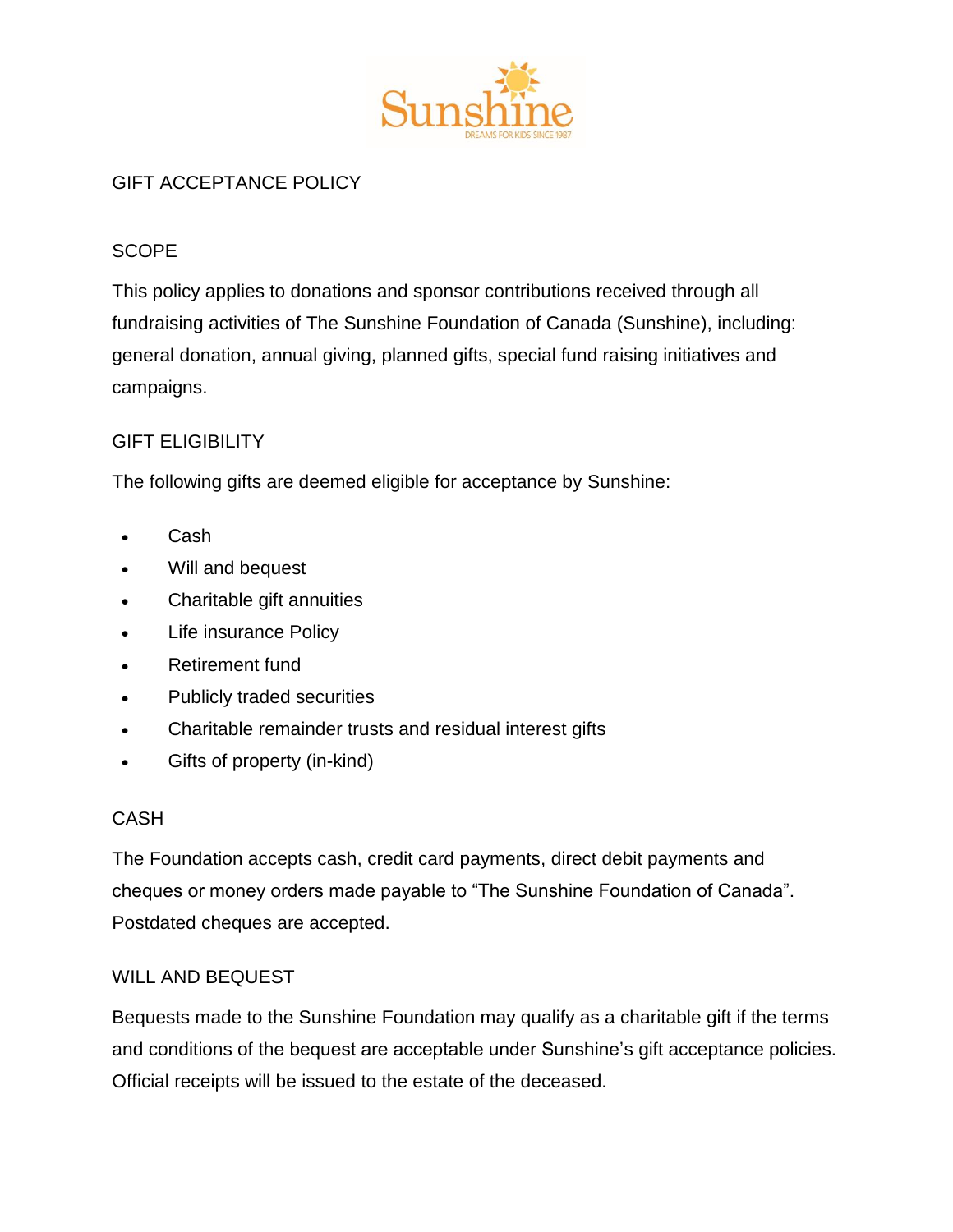

The Foundation requires a copy of documents naming Sunshine as a beneficiary for our files, prior to a tax receipt being issued.

## CHARITABLE GIFT ANNUITIES

The Foundation will consider charitable gift annuities on a case-by-case basis. The tax receiptable amount will be determined according to Canada Revenue Agency (CRA) Guidelines.

### LIFE INSURANCE POLICY

The Foundation will accept a life insurance policy as a gift if it is named as beneficiary or is both the irrevocable owner and beneficiary. The tax receiptable amount will be determined according to CRA Guidelines.

Any premiums due are the responsibility of the donor. If the insurance policy lapses for non-payment prior to maturity because a donor fails to provide for premium payments, Sunshine may:

- continue to pay the premiums,
- convert the policy to paid up insurance, or
- surrender the policy for its current cash value.

When a life insurance policy is absolutely assigned to Sunshine, any consent that is required by provincial regulations to change a beneficiary must be signed before the transfer represents a valid charitable donation.

#### RETIREMENT FUND

Sunshine will accept the proceeds of a retirement fund as a gift if it is named as beneficiary. The tax receiptable amount will be determined according to CRA Guidelines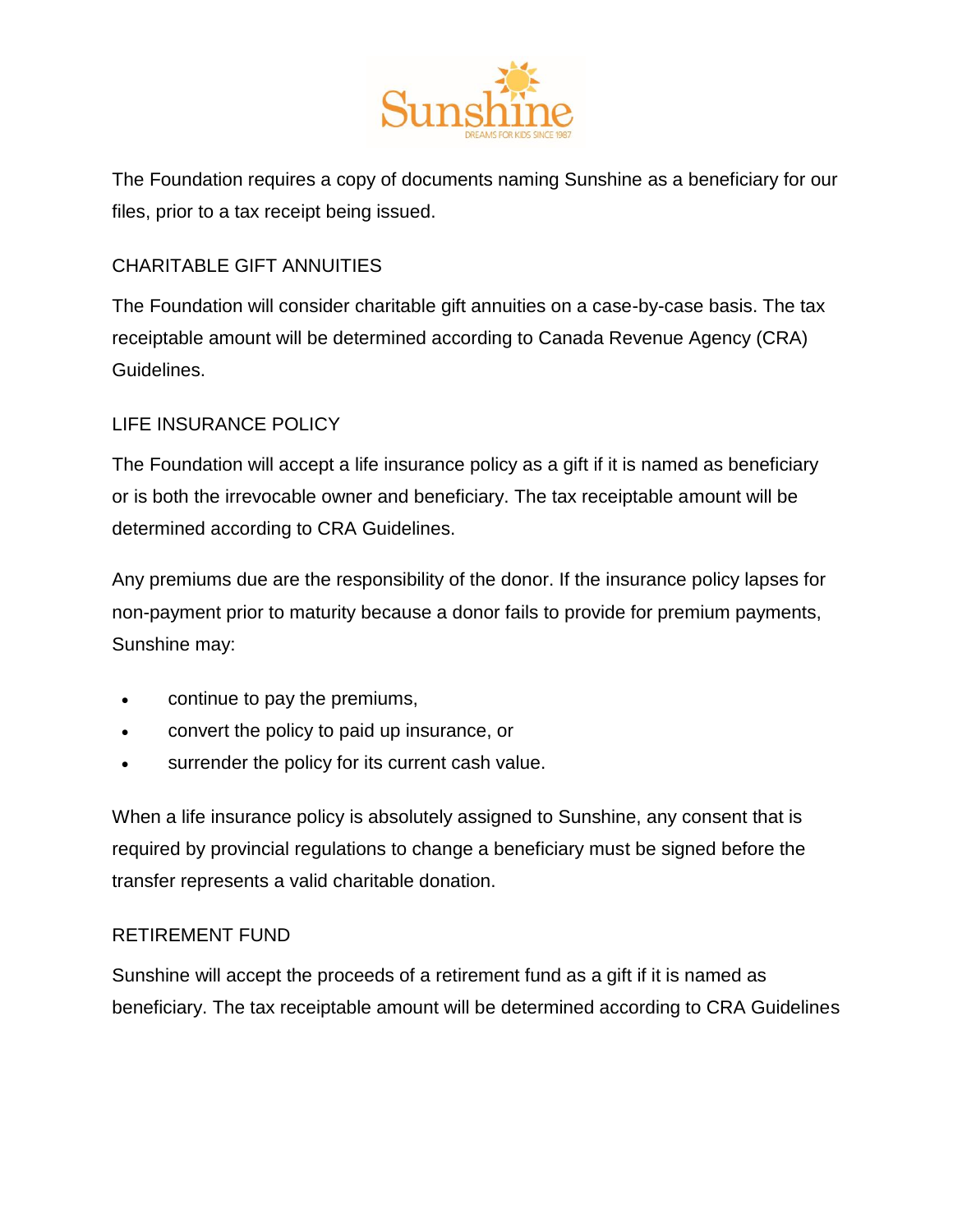

# PUBLICLY TRADED SECURITIES

As a general rule, Sunshine will only accept gifts of securities that are publicly traded stocks and bonds. The value and the tax receiptable amount of such a donation are determined by the value of trading on the date of receipt of donation.

All stocks and securities Sunshine receives from donors will be sold upon completion of the stock transfer without exception.

# CHARITABLE REMAINDER TRUST AND RESIDUAL INTEREST GIFTS

Sunshine will accept a charitable remainder trust as a gift if it is named as capital beneficiary. The tax receiptable amount will be determined according to CRA Guidelines.

#### GIFTS-IN-KIND

All proposals for gifts-in-kind to Sunshine shall be reviewed by the Chief Executive Officer in conjunction with the Director of Finance and Administration, and legal counsel as necessary. Gifts of property will be reviewed with special care to ensure that acceptance will not involve financial commitments in excess of budgeted items or other obligations disproportionate to the use of the gift.

Gifts of property valued at or over \$1,000 given to Sunshine with the intent of the donor to receive a tax receipt, must receive an independent external appraisal.

Gifts-in-kind/ gifts of property valued at less than \$1,000 (i.e. tickets, merchandise, office supplies, etc..) will be accepted only if the gift in question can be properly utilized by Sunshine, and that the efforts required to facilitate the gift does not place a significant drain on Sunshine resources.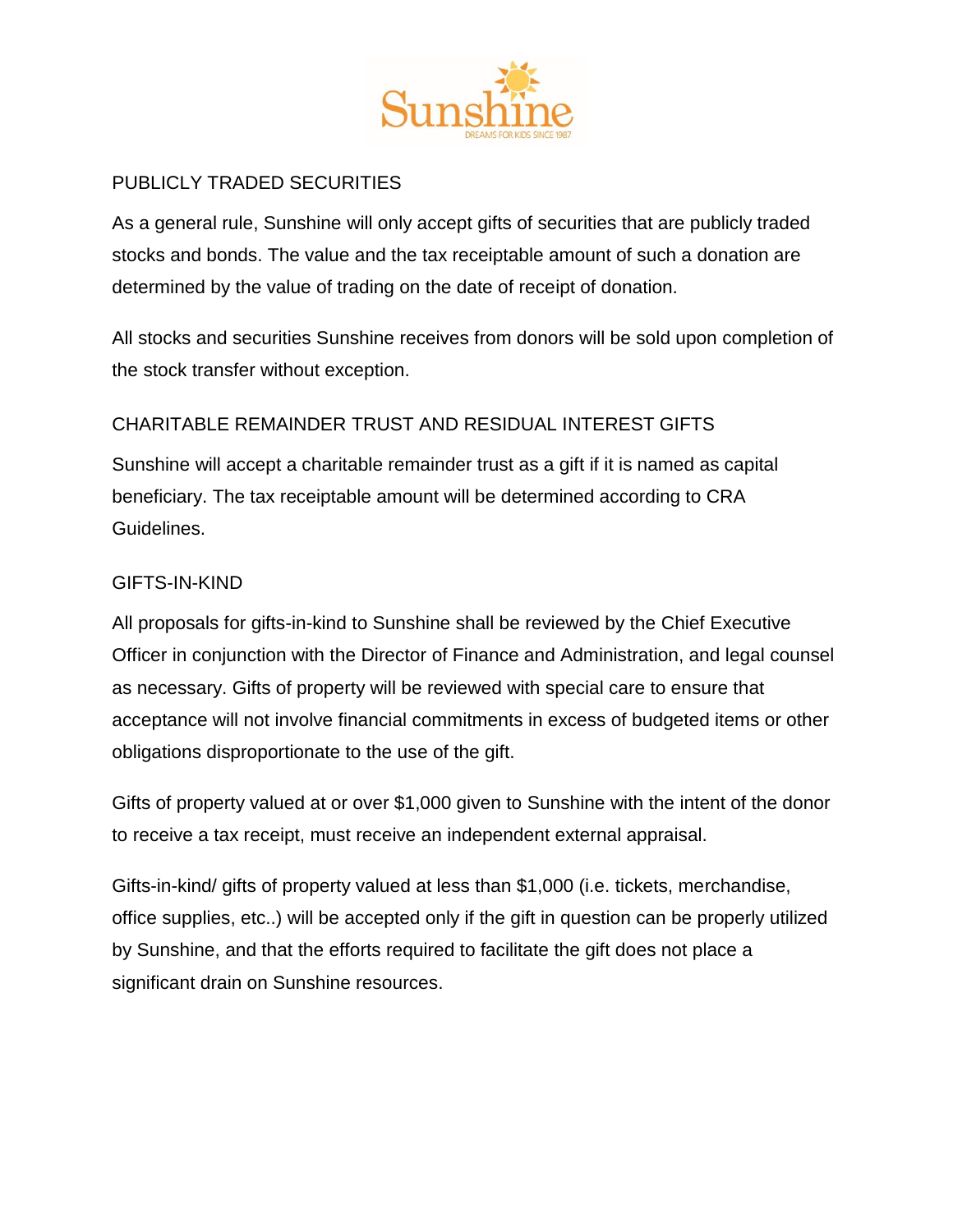

### **PRINCIPLE**

As a matter of principle, we engage in the following practices:

- 1. Sunshine will not accept gifts that are not recognized by CRA, or violate federal, provincial or municipal laws.
- 2. Sunshine will not accept gifts, enter into partnerships, or accept support that will compromise its commitment to its mission and essential values as articulated in Sunshine's guiding principles below.
- 3. Sunshine values and will protect its integrity, autonomy and funding freedom, and does not accept gifts when a condition of such acceptance would compromise these fundamental principles.
- 4. Sunshine reserves the right to accept or decline any gift. The final decision to decline a gift rests with the Board of Directors.
- 5. Ownership of all gifts directed to Sunshine vests in the Foundation, whether said gifts are for the benefit of the Foundation generally or for some specific purpose in it.
- 6. Gifts acquired from licensed and legal alcohol, cannabis and gaming sectors are acceptable to Sunshine.
- 7. Gifts that results from, or could result from illegal activity are not acceptable (i.e. monies offered by motorcycle organizations).
- 8. Sunshine encourages donors to seek independent advice if the proposed gift is a planned gift and/or Sunshine has reason to believe that the proposed gift might significantly affect the donor's financial position, taxable income or relationship with other family members.
- 9. Sunshine's Gift Acceptance Policy shall be reviewed annually.

#### PROCEDURES:

We are committed to the following procedures in accepting donations:

1. Designated gifts will be used for the purposes for which they are provided.